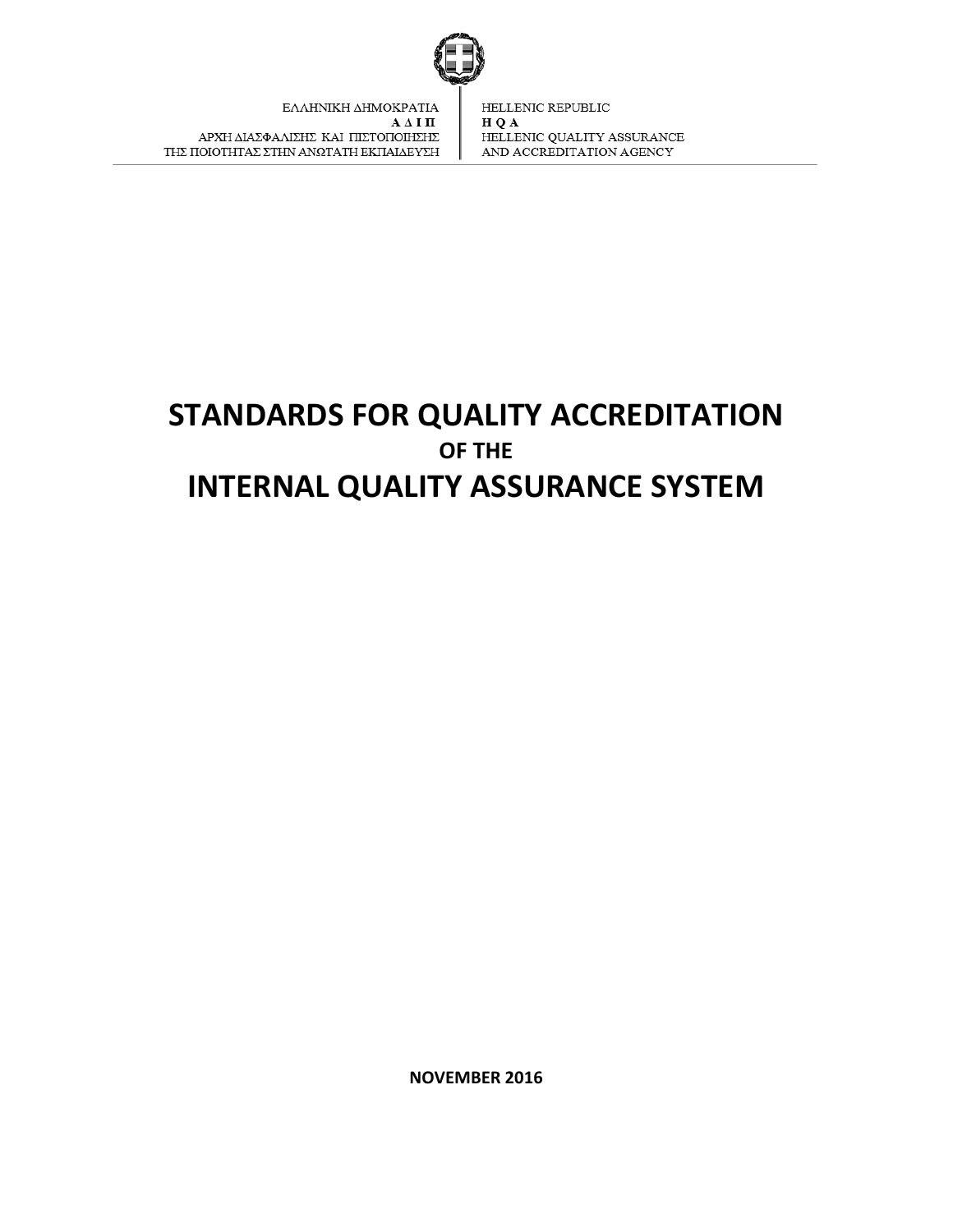ΕΛΛΗΝΙΚΗ ΔΗΜΟΚΡΑΤΙΑ  ${\bf A}$   $\Delta$  I  ${\bf \Pi}$ ΑΡΧΗ ΔΙΑΣΦΑΛΙΣΗΣ ΚΑΙ ΠΙΣΤΟΠΟΙΗΣΗΣ ΤΗΣ ΠΟΙΟΤΗΤΑΣ ΣΤΗΝ ΑΝΩΤΑΤΗ ΕΚΠΑΙΔΕΥΣΗ HELLENIC REPUBLIC  $\bf H$ Q $\bf A$ HELLENIC QUALITY ASSURANCE  $\!$  AND ACCREDITATION AGENCY

## **CONTENTS**

| 2.             |  |
|----------------|--|
| 3.             |  |
| 4.             |  |
| 5.             |  |
| 6.             |  |
| 7 <sub>1</sub> |  |
| 8.             |  |

W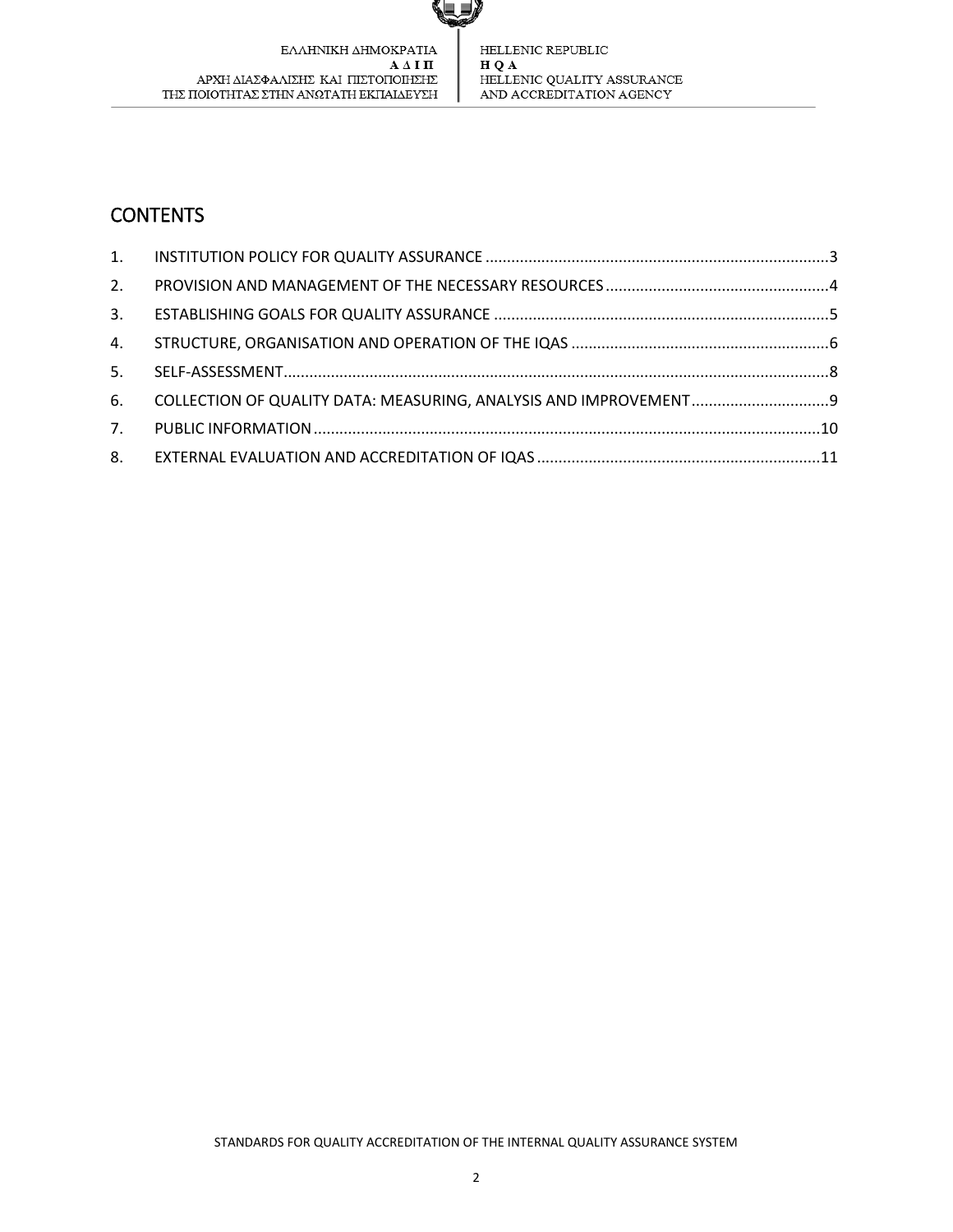## <span id="page-2-0"></span>**1. INSTITUTION POLICY FOR QUALITY ASSURANCE**

**INSTITUTIONS SHOULD APPLY A QUALITY ASSURANCE POLICY AS PART OF THEIR STRATEGIC MANAGEMENT. THIS POLICY SHOULD BE DEVELOPED AND ADJUSTED ACCORDINGTOTHE INSTITUTIONS' AREASOFACTIVITY. IT SHOULD ALSOBE MADE PUBLIC AND IMPLEMENTED BY ALL PARTIES INVOLVED.**

The quality assurance policy is the guiding document which sets the operating principles of the Internal Quality Assurance System (IQAS), the principles for the **continuous improvement of the Institution, as well as the Institution's obligation for public accountability.** It supports **the development of quality culture, according to which, all internal stakeholders assume responsibility for quality and engage in quality assurance.** This policy has a formal status and is publicly available.

The policy for quality is implemented through:

- the commitment for compliance with the laws and regulations that govern the Institution;
- the establishment, review, redesign and redefinition of quality assurance objectives, that are fully in line with the institutional strategy.

This policy mainly supports:

- the organisation of the internal quality assurance system;
- the Institution's leadership, departments and other organizational units, individual staff members and students to take on their responsibilities in quality assurance;
- the integrity of academic principles and ethics, guarding against discriminations, and encouragement of external stakeholders to be involved in quality assurance;
- the continuous improvement of learning and teaching, research and innovation;
- the quality assurance of the programmes and their alignment with the relevant HQA Standards;
- the effective organisation of services and the development and maintenance of infrastructure;
- the allocation and effective management of the necessary resources for the operation of the Institution;
- the development and rational allocation of human resources

The way in which this policy is designed, approved, implemented, monitored and revised constitutes one of the processes of the internal quality assurance system.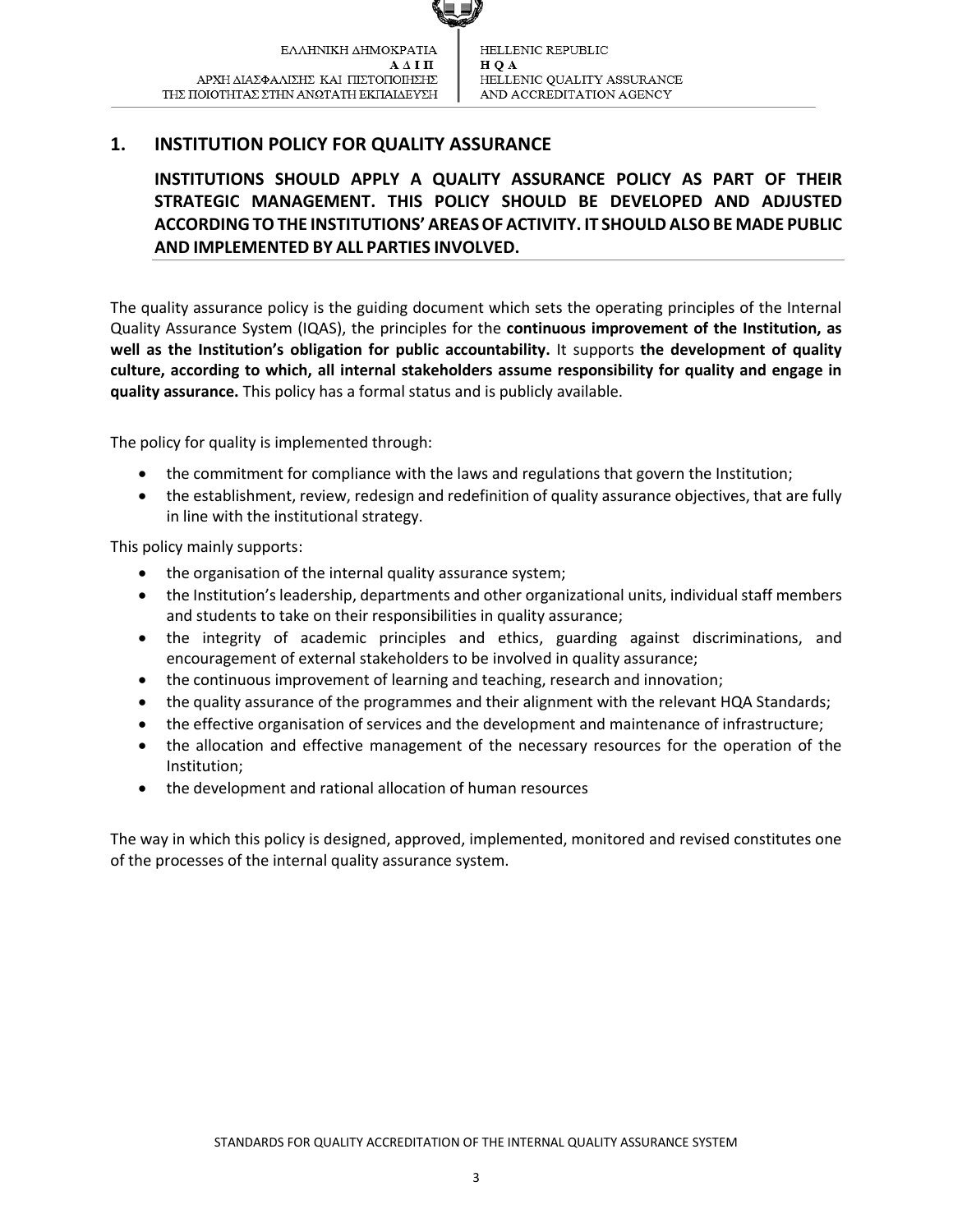## <span id="page-3-0"></span>**2. PROVISION AND MANAGEMENT OF THE NECESSARY RESOURCES**

**INSTITUTIONS SHOULD ENSURE APPROPRIATE FUNDING FOR LEARNING AND TEACHING ACTIVITIES, RESEARCH, AND ACADEMIC ACTIVITIES INGENERAL. RELEVANT REGULATIONS SHOULD BE IN PLACE TO ASSURE THAT ADEQUATE INFRASTRUCTURE AND SERVICES FOR TEACHING AND RESEARCH ARE AVAILABLE AND READILY ACCESSIBLE (E.G. CLASSROOMS, LABORATORIES, LIBRARIES, IT INFRASTRUCTURE, PROVISION OF FREE MEALS, DORMITORIES, CAREER GUIDANCE AND SOCIAL WELFARE SERVICES, ETC.).**

#### Funding

The institution ensures adequate funding to cover not only the overhead and operational costs (regular budget and public investment budget) but also costs related to research, innovation and development (Special Account for Research Funds, Property Development and Management Company). The financial planning and the operation of an effective financial management system constitute necessary tools for the full exploitation of the resources.

#### **Infrastructure**

Based on the requirements and needs arising during its operation, the Institution has determined ways to define, allocate and maintain all the necessary resources to ensure its smooth and proper functioning, i.e. teaching, research and auxiliary facilities, equipment and software, support facilities (cleaning, transportation, communication) etc. The scope of the IQAS should include a suitable managing and monitoring system to safeguard the infrastructure. Compliance to the internal regulations is also necessary.

#### Working environment

The institution ensures -as far as possible- that the working environment has a positive effect on the performance of all members of the academic community (students and staff). Factors that are taken into consideration towards the creation of such a favorable environment are, among others, the sanitary facilities, the lighting/heating/ventilation system, the cleanliness and the overall appearance of the premises, etc. The scope of the IQAS should include an appropriate managing and monitoring system to promote a favorable working environment and to ensure compliance with the existing provisions.

#### Human resources

The Institution and the academic units are responsible for the human resources development.

The subject areas, as well as the competences and tasks of the staff members are defined by the corresponding job descriptions that are established within the operation scope of each academic or administrative unit. These posts are filled following the requirements set by the law, on the basis of transparent, fair and published processes. The continuous training and evaluation of the staff is considered necessary for the enhancement of the performance, which is recorded and monitored as provided in the context of the IQAS.

The Institution should acknowledge and provide the necessary resources for the implementation of the IQAS, its enhancement and the provision of services that assist the satisfaction of the quality assurance requirements. Moreover, the Institution (Quality Assurance Unit-QAU) should properly organise the administrative structure and staffing of the IQAS, with a clear allocation of competences and tasks to its staff members.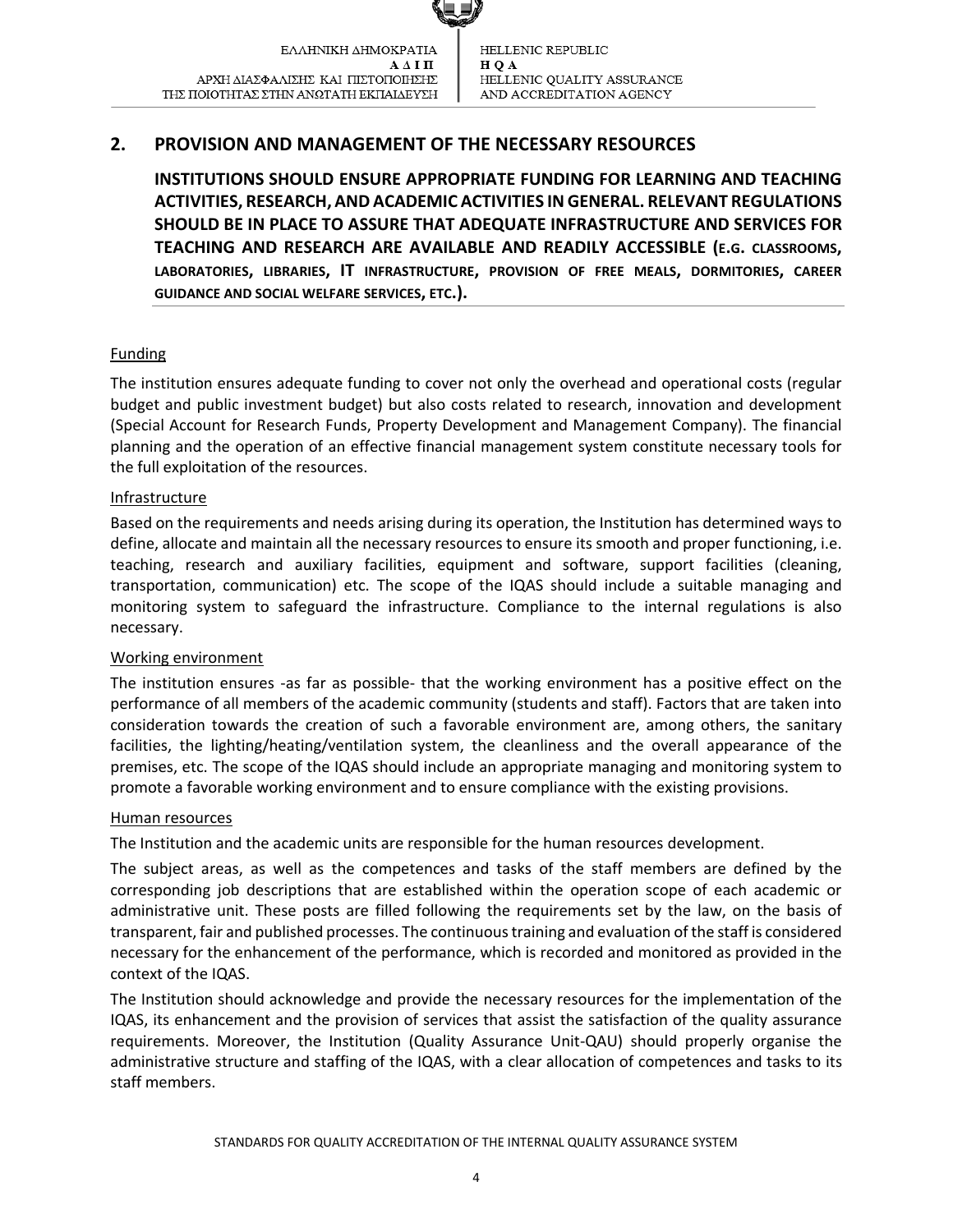## <span id="page-4-0"></span>**3. ESTABLISHING GOALS FOR QUALITY ASSURANCE**

**INSTITUTIONS SHOULD HAVE CLEAR AND EXPLICIT GOALS REGARDING THE ASSURANCE AND CONTINUOUS UPGRADE OF THE QUALITY OF THE OFFERED PROGRAMMES, THE RESEARCH AND INNOVATION ACTIVITIES, AS WELL AS THE SCIENTIFIC AND ADMINISTRATIVE SERVICES. THESE GOALS MAY BE QUALITATIVE OR QUANTITATIVE AND REFLECT THE INSITTUTIONAL STRATEGY.**

The Institution's strategy on quality assurance should be translated into time-specific, qualitative and quantitative goals which are regularly monitored, measured and reviewed in the context of the IQAS operation, and following an appropriate procedure.

Examples of quality goals:

- rise of the average annual graduation rate of the Institution's Undergraduate Programmes to X%;
- upgrade of the learning environment through the introduction of digital applications on ……….;
- improvement of the ratio of scientific publications to teaching staff members to .......;
- $\bullet$  rise of the total research funding to  $\gamma$ %.

The goals are accompanied by a specific action plan for their achievement, and entail the participation of all stakeholders.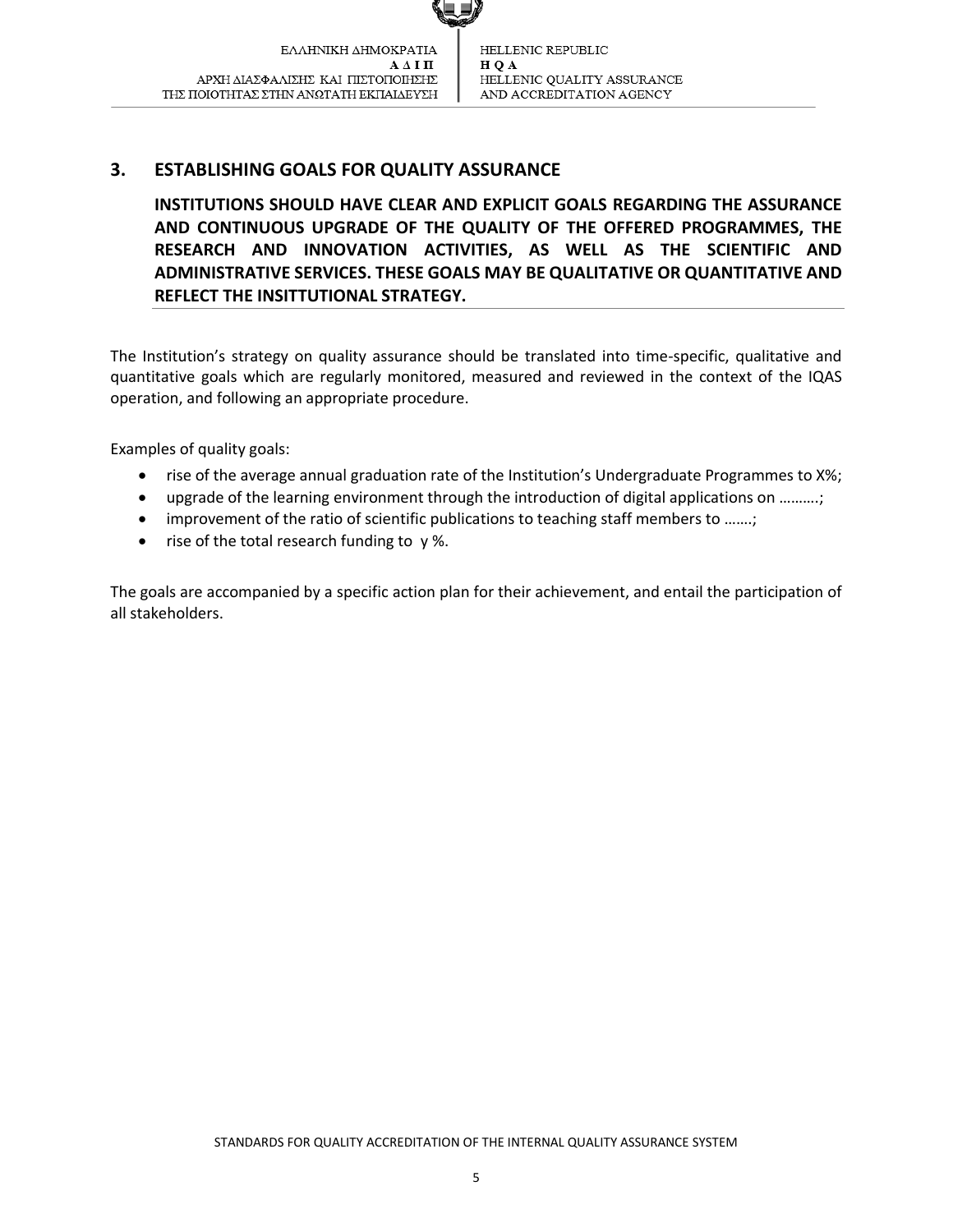## <span id="page-5-0"></span>**4. STRUCTURE, ORGANISATION AND OPERATION OF THE IQAS**

**INSTITUTIONS SET UP AND ESTABLISH AN INTERNAL QUALITY ASSURANCE SYSTEM, WHICH INCLUDES PROCESSES AND PROCEDURES COVERING ALL AREAS OF ACADEMIC ACTIVITIES AND FUNCTIONS. SPECIAL FOCUS IS GIVEN ON THE QUALITY OF TEACHING AND LEARNING, INCLUDING THE LEARNING ENVIRONMENT, RESEARCH, INNOVATION AND GOVERNANCE.**

The key goal of the internal quality assurance system (IQAS) is the development, effective operation and continuous improvement of the whole range of the Institution's activities, and particularly, of teaching, research, innovation, governance and relevant services, according to the international practices especially those of the European Higher Education Area - and the HQA principles and guidelines described in these Standards.

#### Structure and organisation

In each Institution, the Quality Assurance Unit (QAU) holds the responsibility for the administration and management of the IQAS. The QAU is set up according to the existing legislative framework and is responsible for:

- the development of specialized policy, strategy and relevant processes towards the continuous improvement of the quality of the Institution's work and provisions;
- the organisation, operation and continuous improvement of the Institutions' internal quality assurance system;
- the coordination and support of the evaluation process of the Institution's academic units and other services, and
- the support of the external evaluation and accreditation process of the Institution's programmes and internal quality assurance system in the context of the HQA principles and guidelines.

The Institution's IQAS and its implementation processes are determined by the decisions of the competent bodies, as provided by the law, and are published in the Government's Gazette, as well as on the Institution's website. The above are reviewed every six years, at the latest.

To achieve the above goals, the QAU collaborates with HQA, develops and maintains a management information system to store the evaluation data, which are periodically submitted to HQA, according to the latter's instructions. The QAU is responsible for the systematic monitoring of the evaluation process and for the publication of evaluation-related procedures and their results on the Institution's website.

The QAU structure has been approved by the Institutions' competent bodies, as provided by the law, while all competences and tasks accruing from this structure are clearly defined.

#### Operation

The institution takes action for the design, establishment, implementation, audit and maintenance of the Internal Quality Assurance System (IQAS), taking into account the Standards' requirements, while making any necessary amendments to ensure fitness to achieve its aims.

The above actions include:

 $\circ$  provision of all necessary processes and procedures for the successful operation of the IQAS, as well as implementation of the above processes and procedures on all of the Institution's parties involved;

STANDARDS FOR QUALITY ACCREDITATION OF THE INTERNAL QUALITY ASSURANCE SYSTEM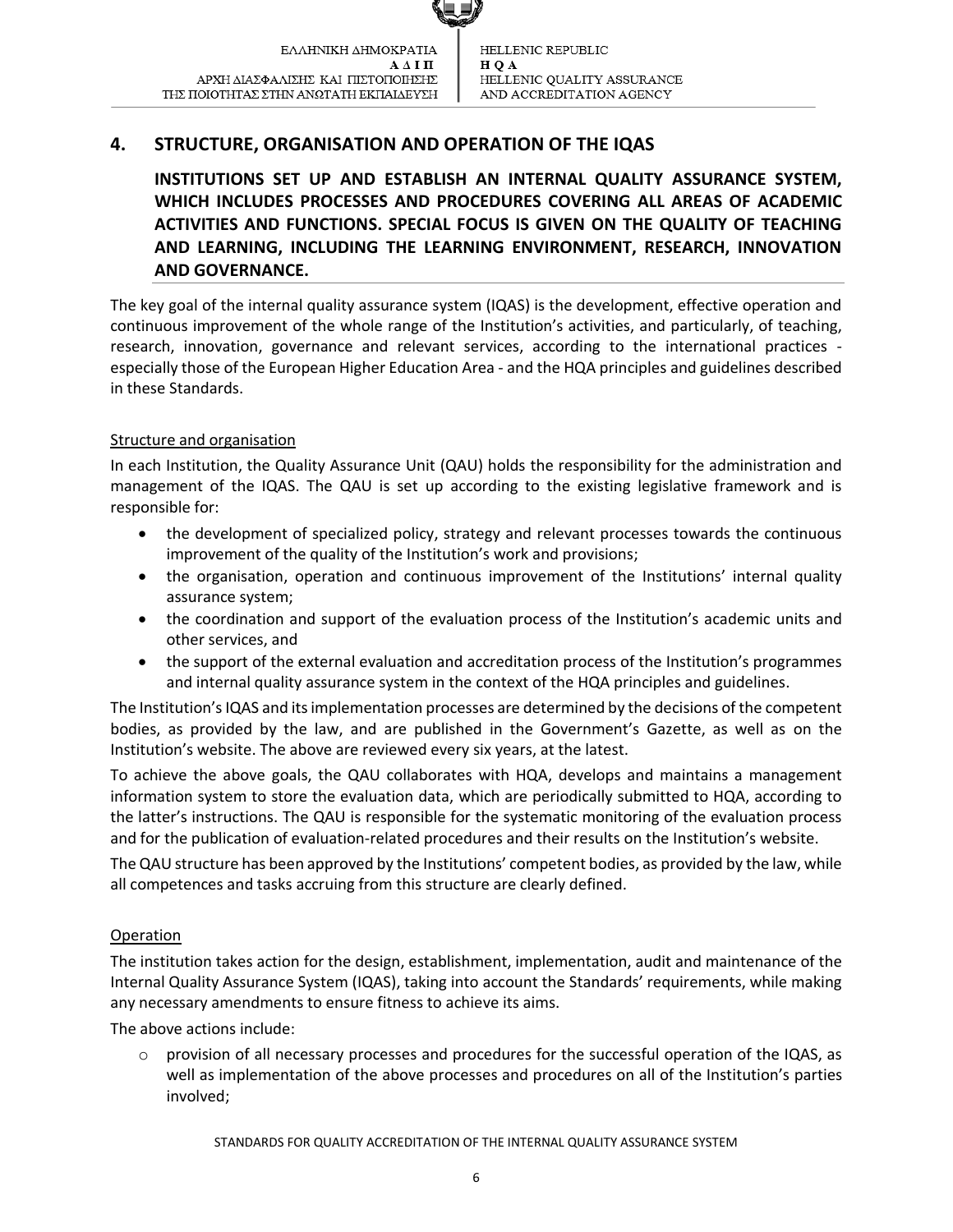- o the Institution's areas of activity can constitute the IQAS processes, e.g. teaching, research and innovation, governance, services etc. An IQAS process is an area of activity including data input, data processing and outputs. A procedure defines the way an action is implemented and includes a course of stages or steps, e.g. the curriculum design procedure;
- o determination of how the IQAS procedures/ processes are audited, measured and assessed, and how they interact;
- o provision of all necessary resources to enable the IQAS function.

#### Documents

The IQAS documentation includes, among other things, a series of key documents demonstrating its structure and organisation, such as the Quality Manual, which describes how the Standards' requirements are met.

The Annexes of the Quality Manual include:

- o the Quality Policy and the Quality Assurance Objectives;
- o the necessary written Procedures, along with the entailed forms;
- o the necessary Guides, External Documents (e.g. pertinent legislation), as well as any other supporting data;
- o the standing organisational structure of the QAU, with a detailed description of the competences, the required qualifications and the goals for each post. The organisational chart is structured in a manner that ensures that the IQAS organizational requirements are fully and properly met.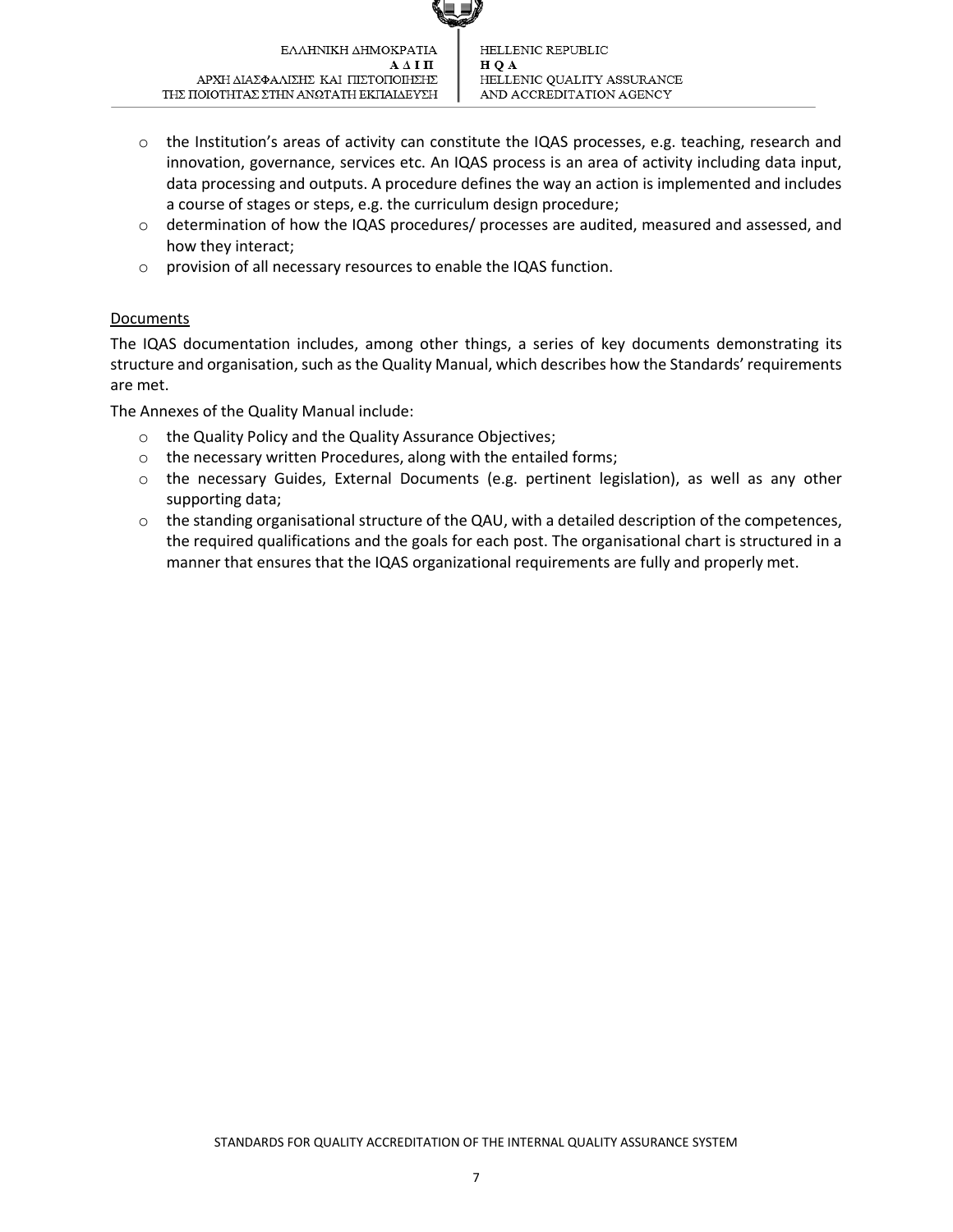#### <span id="page-7-0"></span>**5. SELF-ASSESSMENT**

**THE INTERNAL QUALITY ASSURANCE SYSTEM COMPRISES PROCEDURES PROVIDING THE IMPLEMENTATION OF THE ANNUAL SELF-ASSESSMENT OF THE INSTITUTION'S ACADEMIC AND ADMINISTRATIVE UNITS, ADDRESSING AREAS OF OVERSIGHTS OR SHORTCOMINGS, AND DEFINING REMEDIAL ACTIONS TOWARDS THE ACHIEVEMENT OF THE SET GOALS, AND EVENTUAL IMPROVEMENT.**

The QAU conducts, on an annual basis, a self-assessment of the IQAS, following the written procedure provided for each area of activity, which is implemented by a certain academic or administrative unit, as appropriate. The procedure determines the timing, the participants, the data under consideration, and the expected outcomes. The self-assessment aims at a final estimation of the suitability of the IQAS in force, as well as at basing decisions concerning the necessary remedial or precautionary actions for improvement.

The data considered in the context of the self-assessment of a programme may, for example, include:

- students performance;
- feedback from students / teaching staff;
- assessment of learning outcomes;
- graduation rates;
- feedback from the evaluation of the facilities/ learning environment;
- report of any remedial or precautionary actions undertaken;
- suggestions for improvement.

The outcomes of the self-assessment are recorded in internal reports drawn by the QAU. The reports identify any areas of deviation or non-compliance with the Standards, and are communicated to the interested parties (if appropriate). The Institution's resolutions concerning any modification, compliance, or enhancement of the IQAS operation might include actions related to:

- the upgrade of the IQAS and the pertinent processes;
- the upgrade of the services offered to the students;
- the reallocation of resources;
- the introduction of new quality goals, etc.

The outcomes of the self-assessment are recorded and, along with the source data, are archived as quality files.

A special procedure is followed for the compliance check of newly launched programmes (of all three cycles), or programmes that are to be reviewed shortly, prior to the institutional approval of the programme.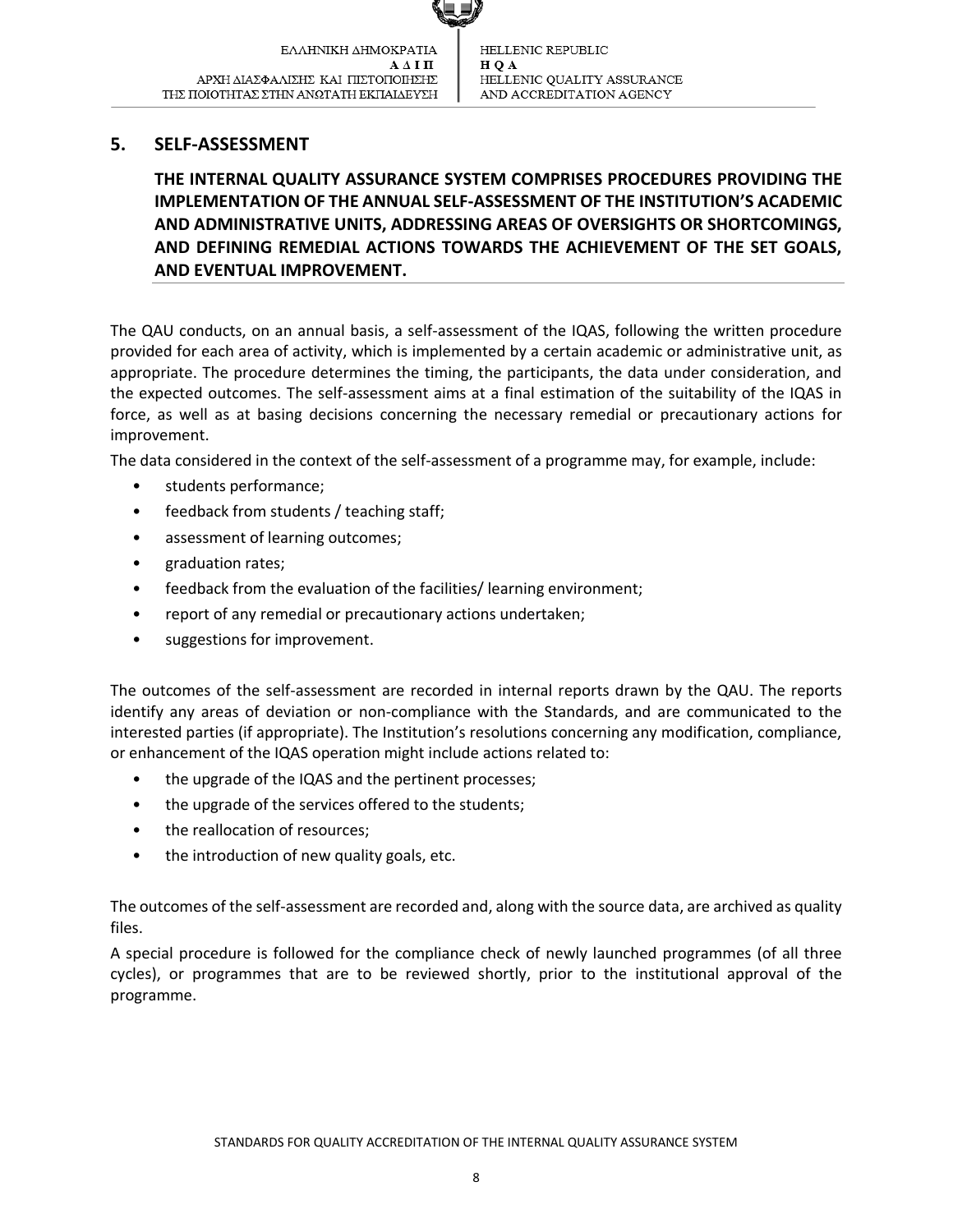## <span id="page-8-0"></span>**6. COLLECTION OF QUALITY DATA: MEASURING, ANALYSIS AND IMPROVEMENT**

**INSTITUTIONS ARE FULLY RESPONSIBLE FOR THE COLLECTION, ANALYSIS AND USE OF INFORMATION IN AN INTEGRATED, FUNCTIONAL AND READILY ACCESSIBLE MANNER, AIMING AT THE EFFECTIVE MANAGEMENT OF THE QUALITY DATA RELATED TO TEACHING, RESEARCH AND OTHER ACADEMIC ACTIVITIES, AS WELL OF THOSE RELATED TO THE ADMINISTRATION.**

The QAU should establish and operate an information system to manage the data required for the implementation of the Internal Quality Assurance System.

The QAU measures and monitors the performance of the various activities of the Institution, through appropriate procedures established in the context of the IQAS structure, and assesses their level of effectiveness. The measuring and monitoring is conducted on a basis of indices and data provided by HQA in the pertinent guidelines and forms, which are part of the National Information System for Quality Assurance in Higher Education (NISQA). These measurements may concern: the size of the student body, the size of the teaching and administrative staff, the infrastructure, the structural components of the curricula, students' performance, research activity performance, financial data, feedback on student and faculty satisfaction surveys, data related to the teaching and research activity services, infrastructure, etc. The QAU makes use of the figures and presents the results for consideration using statistical analysis. Outcomes are displayed through histograms and charts. This sort of information is used by the Institution for decision making, at all levels, pursuing improvement, as well as for setting, monitoring, assessing and reviewing the Institution's strategic and operational goals.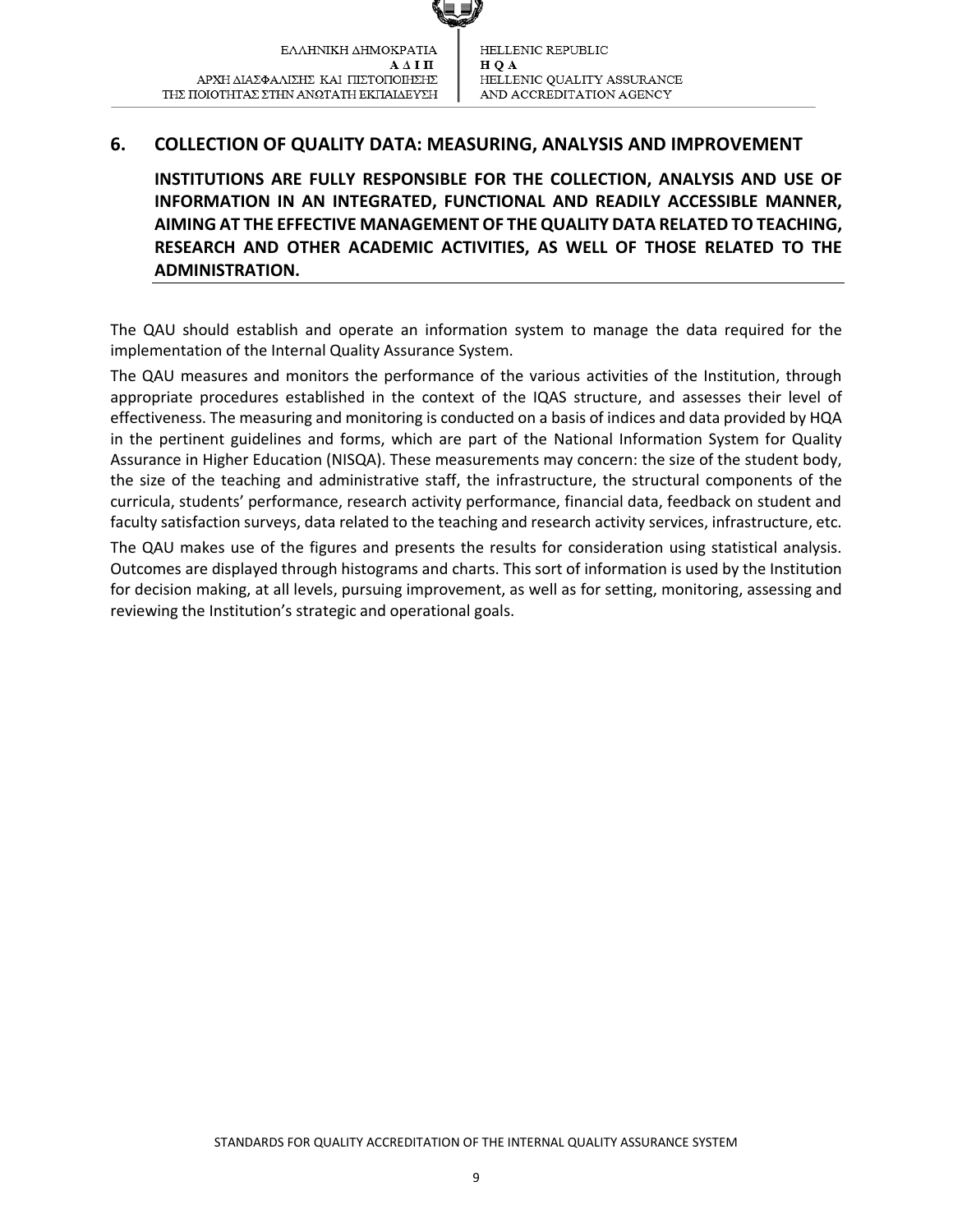#### <span id="page-9-0"></span>**7. PUBLIC INFORMATION**

## **INSTITUTIONS SHOULD PUBLISH INFORMATION ABOUT THEIR TEACHING AND ACADEMIC ACTIVITIES IN A DIRECT AND ACCESSIBLE MANNER. ALL PERTINENT INFORMATION SHOULD BE UP-TO-DATE, CLEAR AND OBJECTIVE.**

The QAU publishes data related to IQAS structure, organization and operation. Furthermore, the QAU publishes data pertinent to the institutional quality policy and objectives, as well as information and data relevant to the Institution'sinternal and external evaluation. In the context of the self-assessment process, the QAU verifies that adequate information regarding the teaching activities and, particularly, the programmes' profile and the overall institutional activity is publicly available. QAU makes recommendations for improvement, where appropriate.